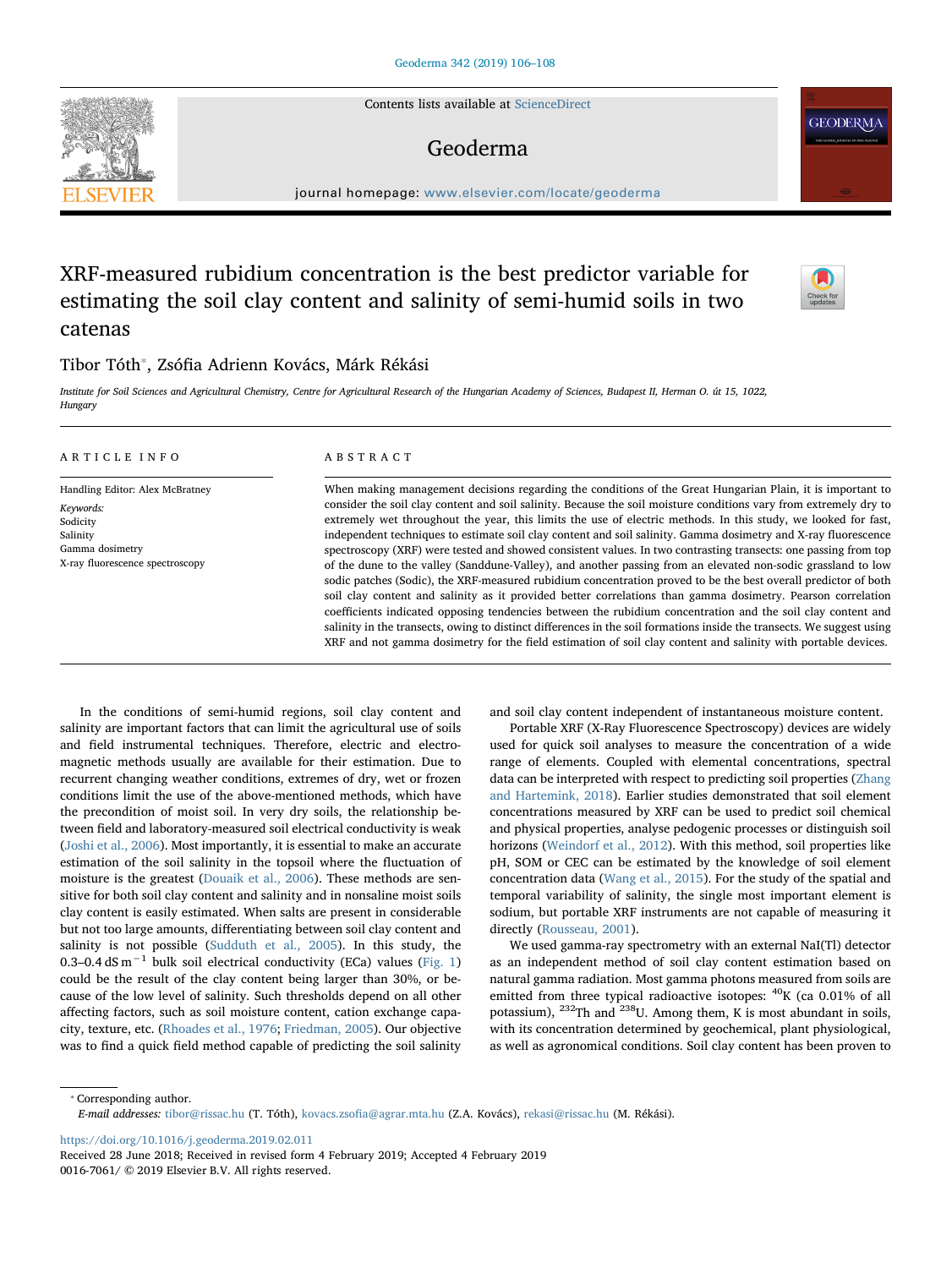<span id="page-1-0"></span>

Fig. 1. Relationship between field-measured bulk soil electrical conductivity and soil clay content in the two studied transects. Arrows show the topographic descent direction of the respective transects.

strongly correlate with K content [\(Pracilio et al., 2006\)](#page-2-9).

The two studied transects (catenas) were previously analysed for salinity and clay content and are routinely used as test sites of electric and electromagnetic instrumental measurements ([Ristolainen et al.,](#page-2-10) [2009\)](#page-2-10). In our study there were great differences between the two 70–70 m long transects [\(Fig. 1\)](#page-1-0).

The Sand dune-Valley transect on the outskirts of Kiskunlacháza, passes from the top of a coarse-textured sand dune (Arenosol) covered by trees, with a smooth, almost ideal transition to the cropped valley bottom, which is 1.6 m lower, where the clay and organic carbon contents are much higher (ca Chernozem). This transect is covered by a range of 4–16 clay % and 0–0.15 dS  $m^{-1}$  ECa in [Fig. 1;](#page-1-0) low clay % and ECa values representing top-of-dune points, whereas high values belong to bottom-of-valley points.

The Sodic transect at Apaj passes from a nonsaline, nonsodic elevated point of tallgrass grassland (ca Chernozem) to the bottom of a natural, saline-sodic, semi-vegetated, and often waterlogged point 60 cm below (Solonetz). The transition is marked by distinct native vegetation patches of salt-tolerant plant species, having their characteristic micro-erosional mounds (10–15 cm height). Inside the transects, there is a strong correlation between salinity, alkalinity, organic carbon content, soil clay content, and these can accurately be predicted by electric and electromagnetic methods when moist, but also by elevation ([Ristolainen et al., 2009\)](#page-2-10). Since throughout the year soils vary from extremely dry to extremely wet, the accurate prediction is limited for spring and late autumn moist conditions. This transect is covered by a range of 26–40% clay and 0.18–1.5 dS  $\mathrm{m}^{-1}$ , as shown in [Fig. 1,](#page-1-0) where the low clay percentage and ECa values represent higher lying tallgrass points and high values belonging to bottom waterlogged points.

There were 15 soil sampling points along each transect, yielding one point every 5 m of the 70 m long transects. We carried out measurements using the gamma detector, XRF and an electromagnetic probe at the sampling points. XRF was used in duplicate measurements, directly on cleared soil surfaces with an Olympus Delta Premium portable XRF analyzer (featuring a 40 kV X-Ray tube and silicon drift detector) in Soilmode. The soil was then scanned at the sampling points for a duration of 60s in three-beam operation mode. Gamma dosimetry was performed using an InSpector™ 1000 Digital Hand-Held Multichannel Analyzer, noting the dose rate after placing it directly on the clear (cleaned of vegetation) surface for three minutes. The electromagnetic induction probe was placed on the soil surface in a vertical dipole

orientation.

As reference laboratory data, clay fraction (< 0.002 mm) percentage of 0–20 cm was used [\(Ristolainen et al., 2009](#page-2-10)). Two outlier values (one soil clay content and one Rb concentration data) were discarded and the Pearson correlation coefficient was calculated between the measured data.

As [Fig. 1](#page-1-0). shows, an increase in soil clay content is indicated by larger ECa values in both transects. After a threshold value — ca 0.3 dS m<sup> $-1$ </sup> in this particular case — no longer the increase in the clay content, but the presence of soluble and adsorbed salt ions will result in very large conductivity values.

We checked the relationship between gamma dosimetry and XRF since potassium-40 is the most common radioactive isotope in typical soils; therefore, the major source of natural background soil gamma radiation. The theoretical relationship was proven by the case of the Sanddune-Valley transect because the Pearson correlation coefficient between dose rate and potassium concentration was 0.893\*\* (\*\* denotes  $p < 0.01$ ), while in the case of Sodic transect it was  $0.647**$ .

The three-minute-gamma-dose-rate was a good indicator of the laboratory-measured clay content inside the Sanddune-Valley transect (Pearson correlation coefficient 0.889\*\*). However, the opposite was obtained in the Sodic transect, where the same Pearson correlation coefficient was −0.769\*\*. This relationship is caused by the differences in mineral composition and the antagonism of sodium and potassium in sodic soils.

The abundance of several elements in soils is related to minerals that facilitate the instrumental estimation of clay content [\(Zhu et al.,](#page-2-11) [2011\)](#page-2-11). In our case, potassium concentration was approximately twice as much in the valley bottom in the Sanddune-Valley transect (1.94%) compared with the sand dune top (1.15%). On the contrary, in the Sodic transect, there was twice as much potassium in the nonsodic elevated position (1.92%) than in the sodic bottom position (0.96%). In the Sanddune-Valley transect, the dominance of coarse quartz and calcite particles at the coarsely-textured top of the transect, at the highest elevation (1.6 m compared to the valley bottom), certainly contributes to this significant difference. In the Sodic transect, the Namontmorillonite dominates the low-lying sodic bottom, where K is displaced by sodium ([Kuti et al., 2003](#page-2-12)).

The XRF-measured rubidium concentration, not potassium, was the overall best predictor variable in both transects of the bulk soil electrical conductivity and 0–20 cm soil clay content. The Pearson correlation coefficient between Rb and soil clay content was 0.974\*\* in the Sanddune-Valley transect and −0.895\*\* in Sodic transect ([Fig. 2\)](#page-2-13). The same coefficient between Rb and ECa was 0.926\*\* in the Sanddune-Valley transect, and a correlation coefficient with similar statistical significance, but with an opposite sign of -0.925<sup>\*\*</sup> was calculated in the Sodic transect.

XRF works through the excitation of the atoms and hence overperformed the short-time passive gamma dosimetry. Longer periods of measurement or larger detector volume (Triantafi[lis et al., 2013\)](#page-2-14) could provide better results with the gamma dosimetry. The alkali metal Rb is an abundant element in the Earth's crust, although its measured concentration was < 1% of the potassium concentration. Geochemically it is closely related to potassium and due to the similar ionic radii, it can substitute potassium in minerals [\(Négrel et al., 2018](#page-2-15)). Since rubidium and K behave very similarly in solutions and on adsorptive surfaces, the results are not surprising. In the Sanddune-Valley transect, K overperformed Rb, with 0.939\*\* and 0.984\*\* correlation coefficient values with ECa and soil clay content, while the Sodic transect K was a less precise predictor, showing the same correlation coefficient −0.729\*\* with both ECa and soil clay content. The Rb concentration might be a better predictor since it is less affected by plant uptake and agronomic practice (e.g., when applied as a fertilizer).

It is clear that the precision obtained during this study might be better had we indicated the endpoints of our reference transect with permanent marking pickets. Owing to the agronomic use of the lower